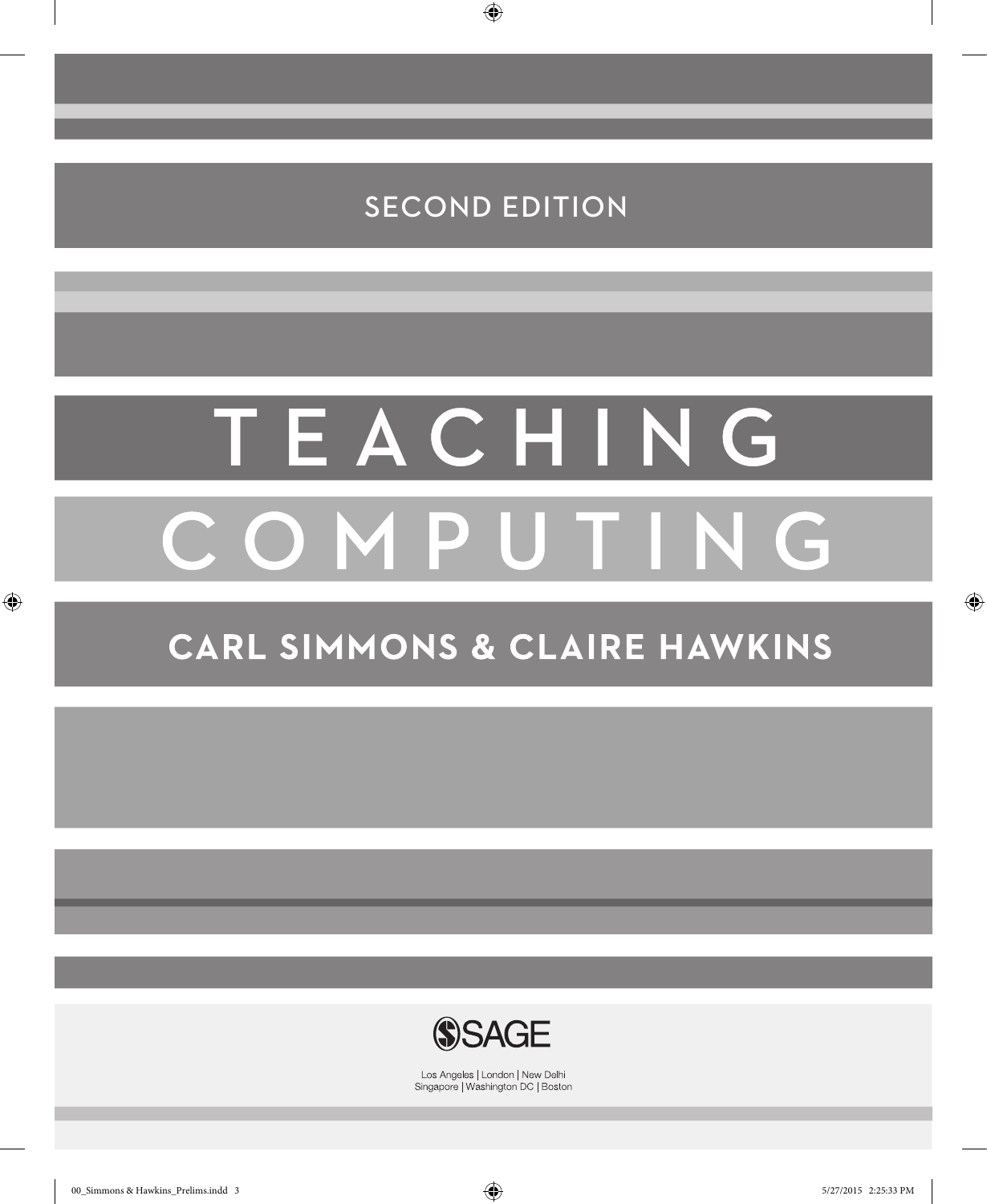# CHAPTER 1

# SO YOU WANT TO TEACH COMPUTING?

# This chapter explores:

- how the book can help you
- a philosophy of education and the development of your own philosophy of education

 $\bigoplus$ 

- the meaning of education, teaching and learning today
- the purpose of the curriculum in schools and how this is changing
- how computing fits into the curriculum
- what it means to be a reflective professional and how research can help
- key people you will be working with in school computing departments
- the future prospects of computing in the school curriculum.

Teaching is an exciting and rewarding career. You will be working with people who have innate curiosity and love learning though creative and exciting approaches. While we know the rewards of the teaching profession, we also recognize the challenges

◈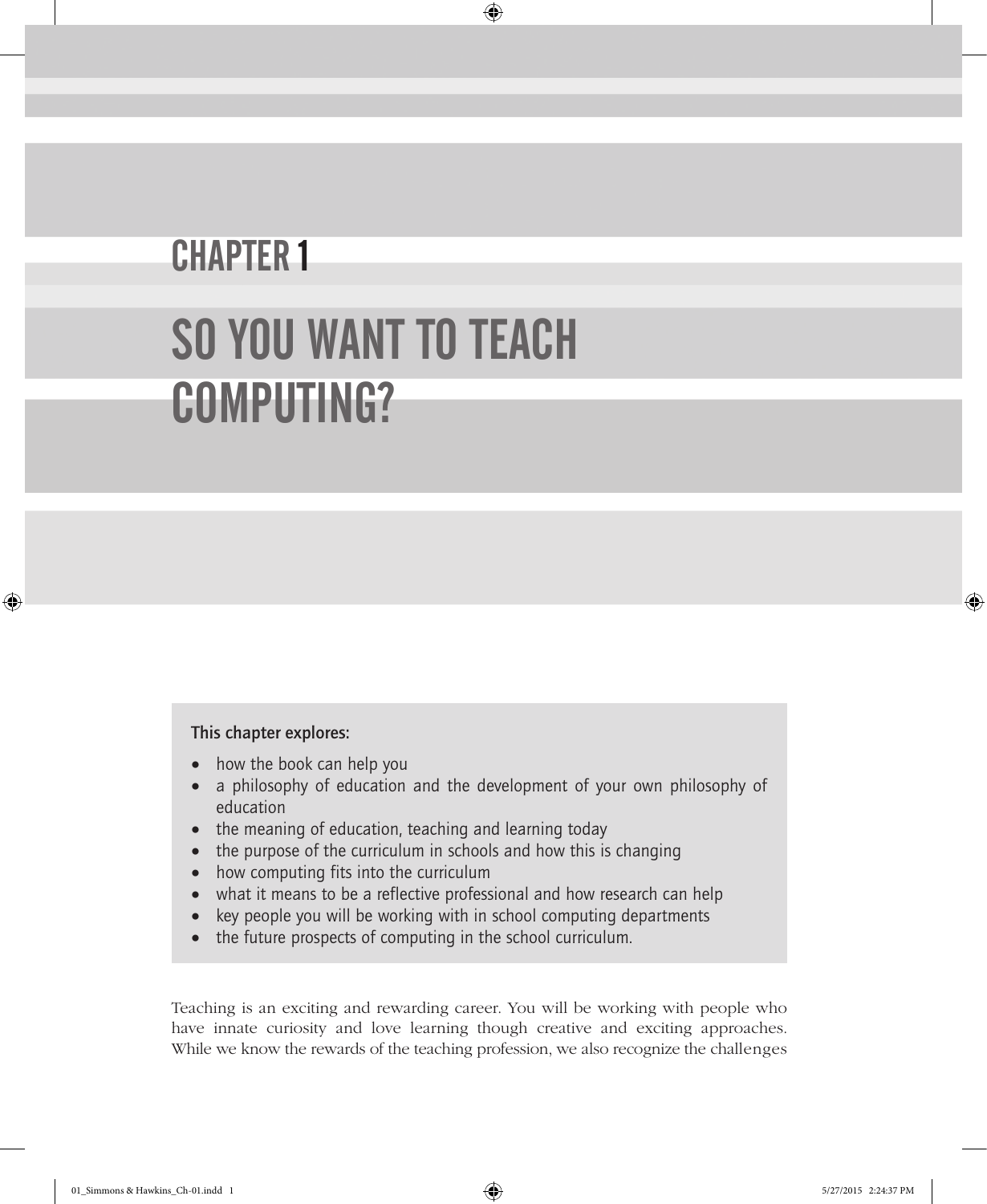you will face. We hope that this book will be of practical use to you when taking your first steps as a new computing teacher.

⊕

We are both teachers, teaching across the secondary age range and in further education. We are strong believers in peer support and have gained much from our own network of peers over the years – none of us is perfect and we believe in sharing ideas and approaches to help us all become better teachers. Our own career paths have now led us to higher education where we train people who want to become computing teachers. The principle of sharing ideas is evident in our work with our colleagues and in how we encourage our students to engage with (their own and their pupils') teaching and learning. We hope that this book will allow us to share ideas with you to help you become an excellent computing teacher.

We teach people from many different backgrounds who enter the profession through a variety of routes: undergraduate degrees with recommendation for qualified teacher status (QTS) or Professional/Postgraduate Certificate of Education (PGCEs) with the possibility of gaining Master's-level credits. We recognize the unique talents, skills and personalities that each beginning computing teacher brings to the profession, and we hope we meet the needs of such a diverse audience. However, whichever route you are taking into teaching, your end goal remains the same: to be a successful teacher of computing. We have tried to make this book useful for all of you.

# How this book can help you

This book is essentially practical in its nature. We aim to give you pointers to relevant research, but we do not intend to become over-involved in exploring this (there are many books and journals that will allow you to explore relevant research in more detail). The 'What the research says' sections explore an aspect of education and some of the associated research in more depth – you can use these as starting points for your own research. The approaches we explore are based on our own experience, that of our colleagues, our students and from research. This book can be used by those who are studying on undergraduate, PGCE or school-based routes into teaching who want practical support, or by those who have just completed their studies, or it can provide a framework for those supporting beginning teachers. There is a companion website which offers additional materials (weblinks, video clips exemplifying issues explored in the book, additional commentary, pro formas and so on), but this book can be used as a stand-alone resource too.

# I am thinking of becoming a teacher

Those who are considering becoming a teacher can use this book to gain an insight into teaching and learning approaches and the role of the computing teacher. You will

01\_Simmons & Hawkins\_Ch-01.indd 2 5/27/2015 2:24:37 PM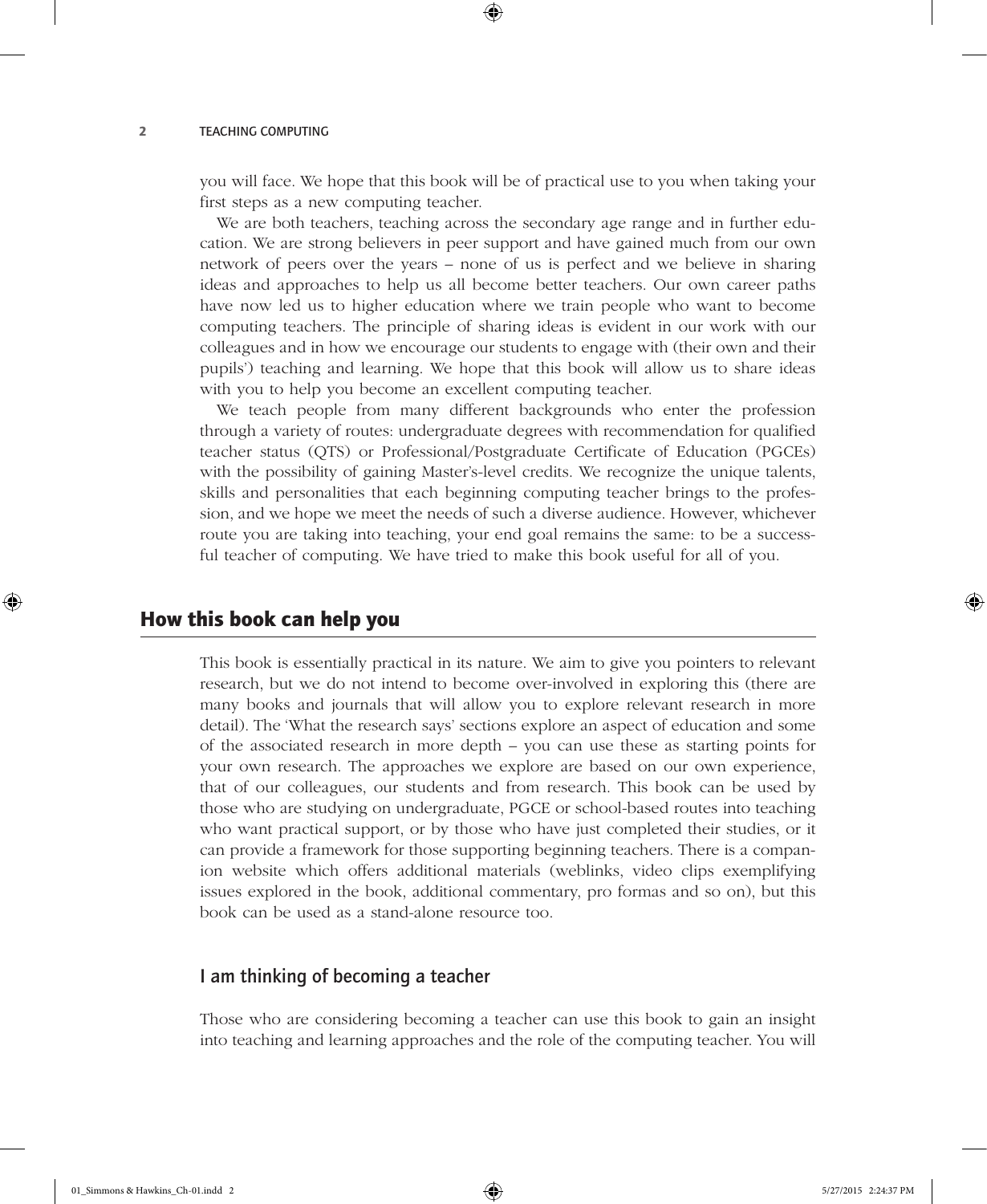gain an insight into current issues in computing education, what you are expected to teach, as well as the fundamentals of planning, differentiation and classroom management strategies. These areas are usually explored during interviews for teaching courses. It will also give you an overview of computing teaching allowing you to make a more informed decision about your career path (see companion website study.sagepub.com/simmonshawkins2e video clip, *Rewarding career*, to hear Richard talking about his teaching experience). You can use the points for reflection and further reading texts to help explore your own thoughts on teaching and learning.

⊕

# I am studying on an undergraduate route into teaching

The book will give you practical help and support in the core responsibilities of a computing teacher. It will help you to identify appropriate teaching and learning approaches for your pupils and the topics you are teaching, exploring differentiation, assessment and how to plan effectively. Throughout the book, you are asked to reflect on or investigate topics to help you to identify your own beliefs, style and the most appropriate approaches for you as an individual, developing teacher. The book also identifies relevant research that you should explore further using the weblinks and suggestions for further reading at the end of each chapter and on the companion website. The transcripts and scenarios in the chapters and the video clips on the companion website (study.sagepub.com/simmonshawkins2e) exemplify points in the text. You should look for further examples during observations on placement and in your own practice. The points for reflection and research links (see companion website) can help you to identify a suitable topic for your dissertation for your final year.

## I am studying a PGCE which includes Master's-level credits

Many of your requirements will be the same as an undergraduate, although the condensed nature of your course will see you wanting immediate answers to problems. This book can be used either as a textbook to provide the overall picture for teaching and learning in computing, or you can dip into it to find answers to particular problems or issues you are facing at that moment in time. The transcripts and the video clips (see companion website, study.sagepub.com/simmonshawkins2e) will help you to quickly identify how the theory discussed in the text will apply in practice. You should supplement this through your own observations and reflections during your school placements. The points for reflection, research identified in each chapter and the sample research questions on the companion website will help you to identify suitable topics for Master's-level research. We would strongly recommend that you follow up the research identified in the book and the further reading and weblinks at the end of each chapter and on the companion website.

♠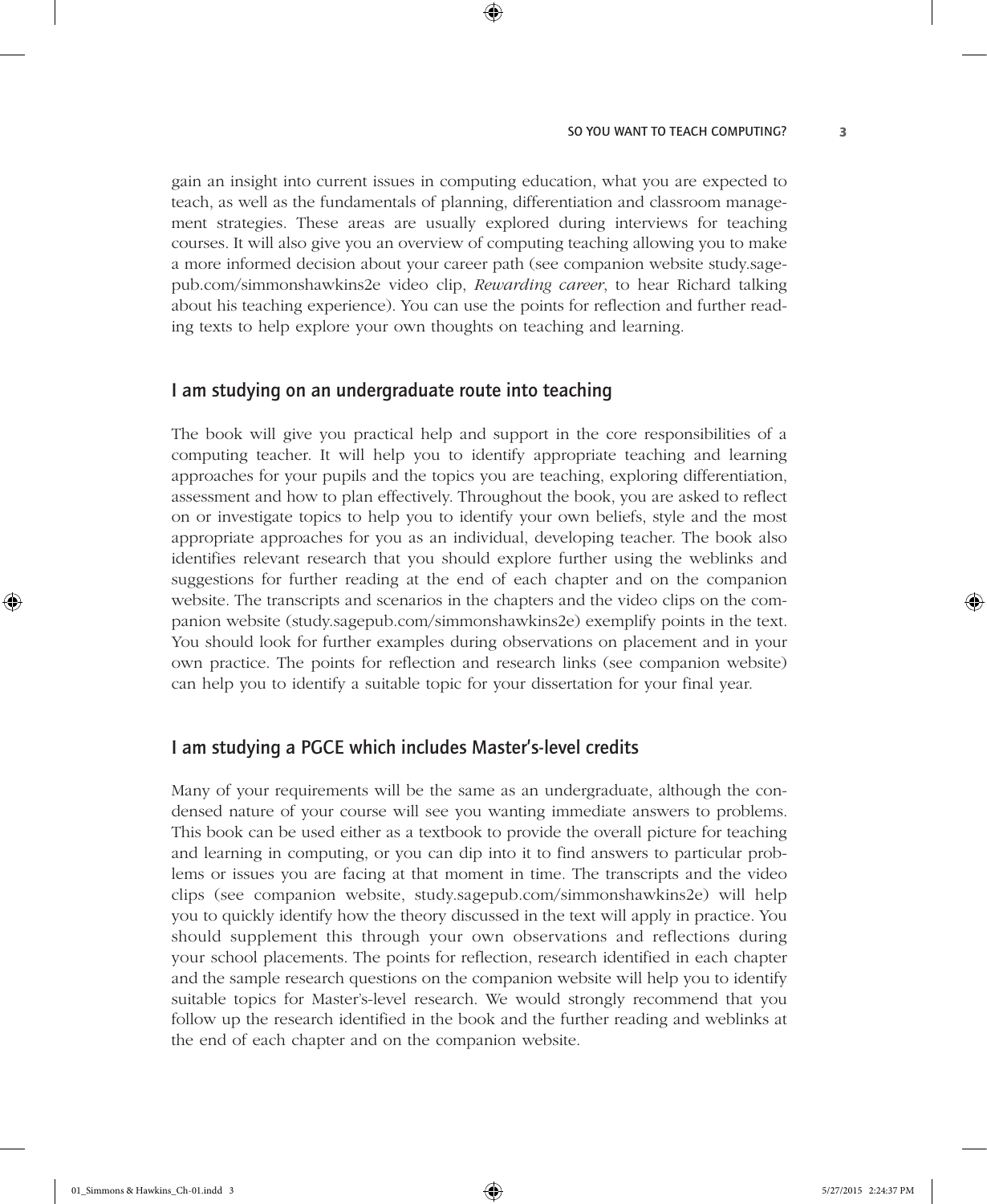# I am on a school-based route into teaching

This intensive, employment-based route into teaching will need immediate answers to classroom situations. Before you start on the programme, you may want to read the book as a textbook to give you an insight into the issues you will face over the next year of your training. You will then be able to dip into the book as and when you need to address particular issues. You should use the transcripts and video clips on the companion website to help you identify how theory translates to practice. You will need to develop reflective practice to help you identify how you are applying theory in your own classroom. You can use the points for reflection to help stimulate discussion on relevant issues with your mentor. It may also be helpful to revisit the points for reflection and research identified in the book and on the companion website if you pursue a Master's qualification at a later date.

⊕

## I am a NQT

♠

This is a busy and demanding year when it can be difficult to balance your continuing professional development with adapting to a new career. The latter chapters provide guidance on your newly qualified teacher (NQT) year, possible routes for developing and extending your professional role and for building further on the standards for qualified teacher status which you met through your training. This year should enable you to experiment with different approaches and to find your own style. The book will help you to reflect on these areas and may suggest different ways of discharging your professional role. In the future, you may opt to study for a Master's qualification. The points for reflection in the chapters, research methods and research ideas on the companion website could be revisited to guide you and provide ideas for your dissertation.

# I am a mentor for beginning teachers

This book will provide you with an overview of what beginning teachers learn and some of the requirements of Master's-level courses. The book identifies points for reflection in each chapter which could be used to stimulate discussions or research ideas that you could use to help the student teacher identify and develop their thoughts for assignment work. Some student teachers will seek support from you for their assignment work. We know that many computing teachers who studied IT or computer science at university may not have engaged in dissertation-type research before (instead, completing practical projects). There are two different models for research provided on the companion website (study.sagepub.com/simmonshawkins2e, Chapter 1 and 10 resources) which will provide you with an insight into and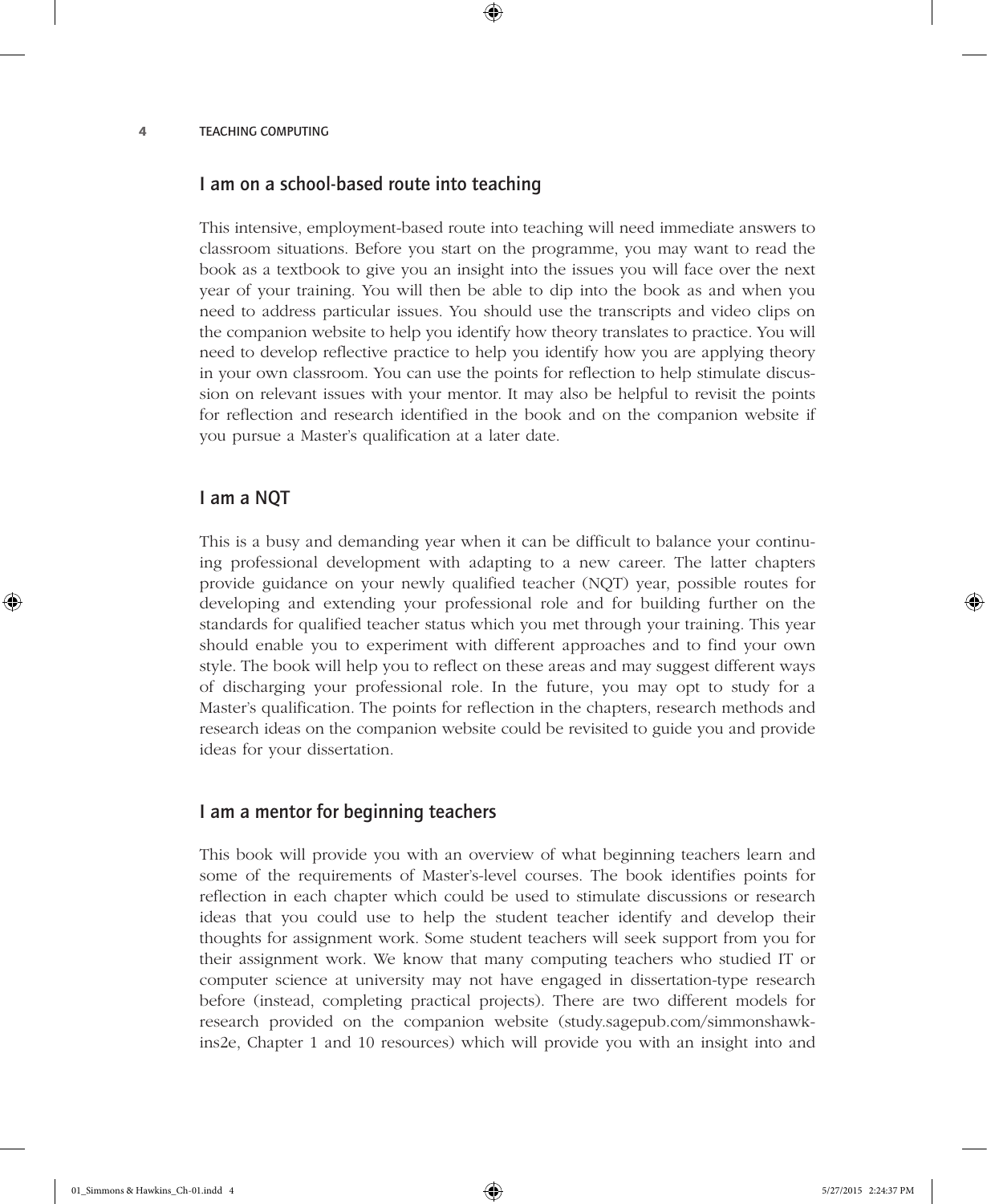framework for supporting students with this type of work. Discussion of theory in the book is supported by transcripts of classroom practice and video clips on the companion website. You could use these to help beginning teachers identify and reflect on the practice they are observing and to analyse their own practice.

⊕

# Philosophy of education

You have decided that teaching is a potential career path for you. You may be just starting on this journey or you may already be some way along the path. It is worthwhile pausing to reflect on the beliefs and values you are bringing to the profession and the broader context of education which may inform your own philosophy of education.

Every day we all use words and concepts that we presume convey the same perceptions and ideas to the people around us. Only very infrequently do we analyse the words we are using and what we actually mean by them.

# Reflection Point 1.1

Consider the following words and the prompt questions.

*Education*

♠

What is education? What is its purpose? When does it happen and how?

## *Teaching*

Who is a teacher? Are teachers the only people who teach? How is teaching different from training? What makes a good teacher and why?

## *Learning*

What is learning? How do we know that learning has happened? How do we learn best? Is learning involuntary or do we have to consciously learn?

Think about how you use these words and what you mean by them. Do you think that your perception of them is the same or different to other people's? What may cause differences in perception?

In this section, we do not aim to provide answers to these questions (as there are not necessarily any right answers to give), rather what we want is to cause you to think about them and start to examine your own views and beliefs.

01\_Simmons & Hawkins\_Ch-01.indd 5 5/27/2015 2:24:37 PM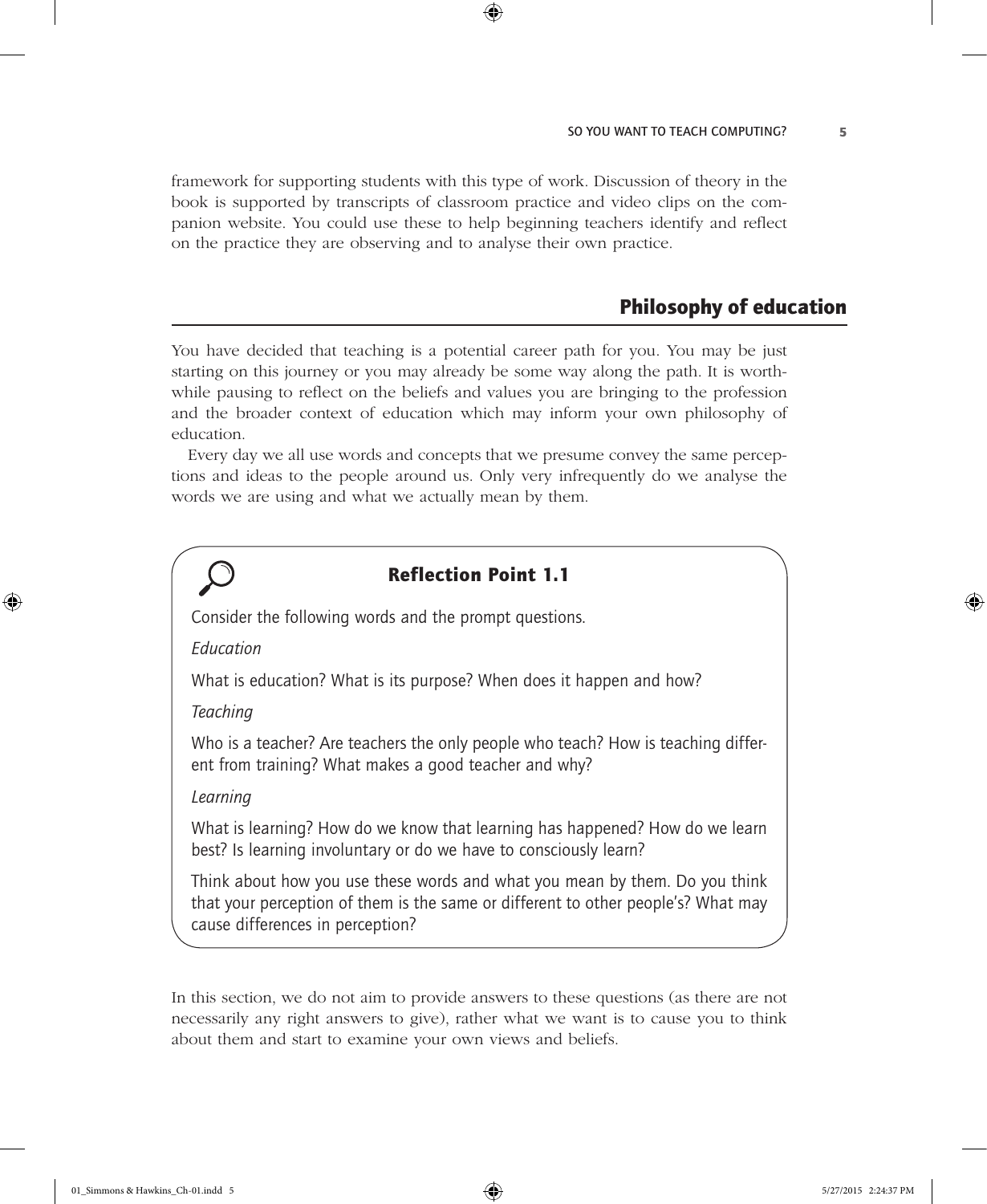# Education

Our view is that education is a holistic approach to the development of an individual. It should develop their knowledge and understanding of the world around them and provide them with the skills to function in society (which includes, but not exclusively, economic contribution). This, then, is more than just teaching facts and how to apply them; rather it is to do with how an individual relates to and engages with others, the contribution they make to society, their own self-awareness, self-confidence and ability to function in the world. We would also take this further, for education and learning should surely not stop when a person leaves an educational institution (be that school, further education or university). A role of education should also be to inspire a love of learning and to develop an inquisitive mind. This should not always be for economic gain, but a personal curiosity to find out more about the world around us, leading to a greater understanding of those topics that interest us. Some of this may overlap with jobs or career aspirations, but we hope that pupils leave school wanting to know more about a plethora of subjects, with a real love of learning for its own sake.

 $\bigoplus$ 

# Reflection Point 1.2

What do you believe?

- Why do you think education is important?
- How did your education influence your life and why?
- Why do you want to be a teacher?

(See study.sagepub.com/simmonshawkins2e for further prompts to help you devise a philosophy of education.)

# **Teaching**

The best teachers are those who have a real passion for their subject. They communicate their excitement to pupils and are creative and innovative in their teaching. They inspire in pupils a similar love for their subject and a desire to know more about it. A teacher is generally deemed to be someone who has been appropriately trained and who works in a school, and certainly that is the interpretation we are using in this book. But is that all? When a parent teaches their child to ride a bike, to share their toys or learn their times tables, are they not acting as a teacher too? If we have a mentor at work who shows us how to do our job and helps us settle in,

⊕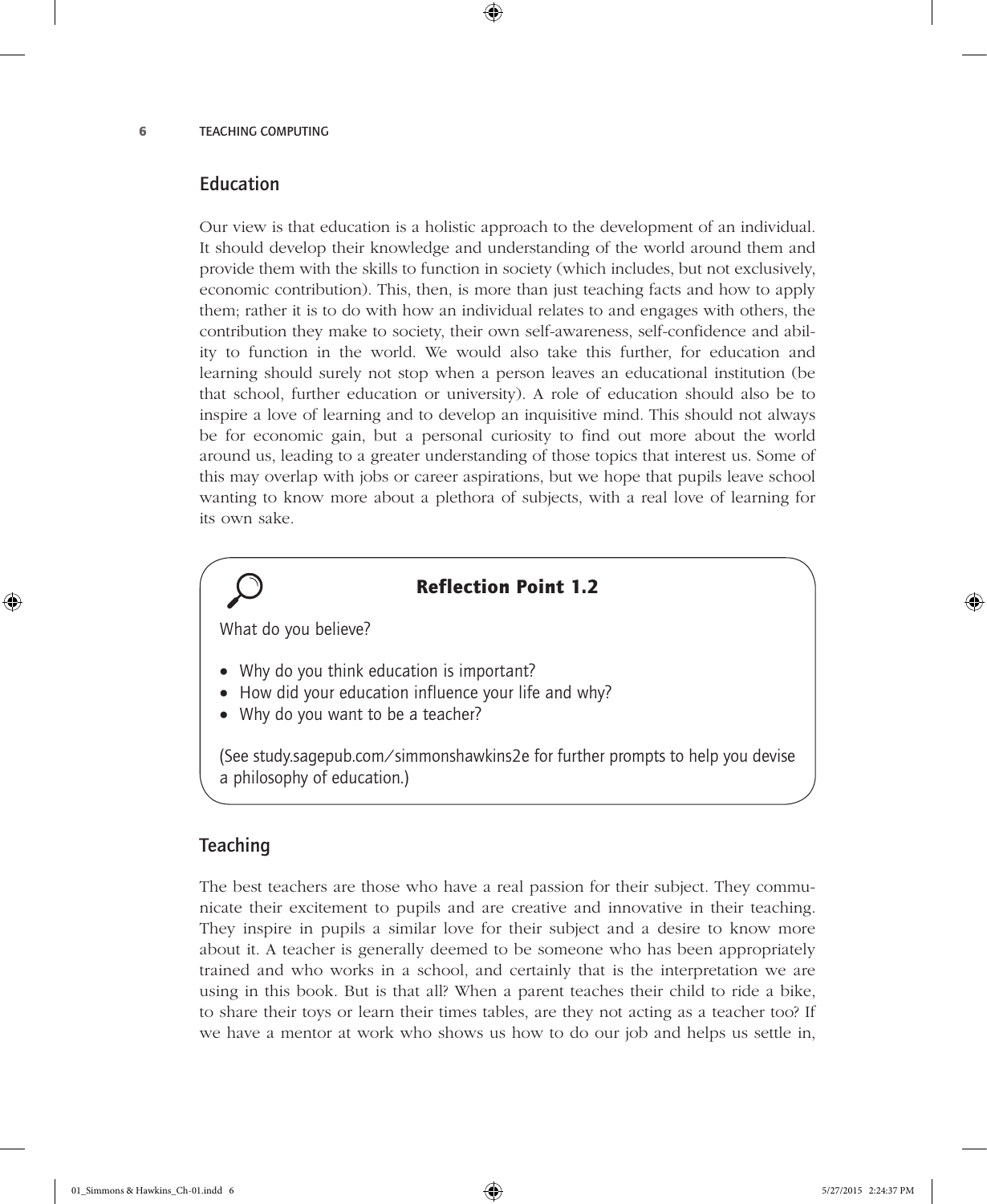are they a teacher as well? If we examine these broader definitions of 'a teacher', we can see the holistic nature of teaching and educating: there are multiple factors influencing a pupil's development, with teaching and learning in school being only one of these. In fact, it could be said that every individual teaches children through their words and actions.

⊕

In Reflection Point 1.1, we asked you to consider the difference between teaching and training. Training aims to provide a specific, usually narrow, skill-set. It is often related to a particular task and the skills developed may have limited value away from that task. Teaching is about development of the whole individual, not a focus on developing a particular skill. Teachers should be concerned for the whole person, not just how that individual pupil relates to their subject area.

# Learning

♠

There are many theories of learning. During your training as a teacher you will no doubt explore the theories of Vygotsky, Dewey, Piaget, Kolb, Gardner, Bruner and so on. You will be expected to relate these theories to your own practice and identify what it will mean for you in the classroom. The work of these theoreticians (and others) has helped us to move forward in our understanding of learning, but there are no definitive answers. Also, these theories were not always intended to be used by educationalists; they are more often related to the study of psychology and have been adapted for use by teachers.

Learning is sometimes done as an isolated activity, for instance reading a book for our own interest, but usually we learn within a social context with other people. Distance learners frequently express a feeling of isolation, are often anxious and need more additional support than those learning in a face-to-face context (McInnerney and Roberts, 2004). Perhaps this indicates that humans are more naturally adapted to learning in a social context and often in collaboration with others.

# Reflection Point 1.3

Consider how you learn best, perhaps focusing on something that you do or know particularly well, and consider how you learnt it. What makes that form of learning most effective for you?

Now consider a situation where learning was not effective. What made this learning experience ineffective? How could it have been improved?

What lessons can you learn from this reflection for your teaching and learning practice?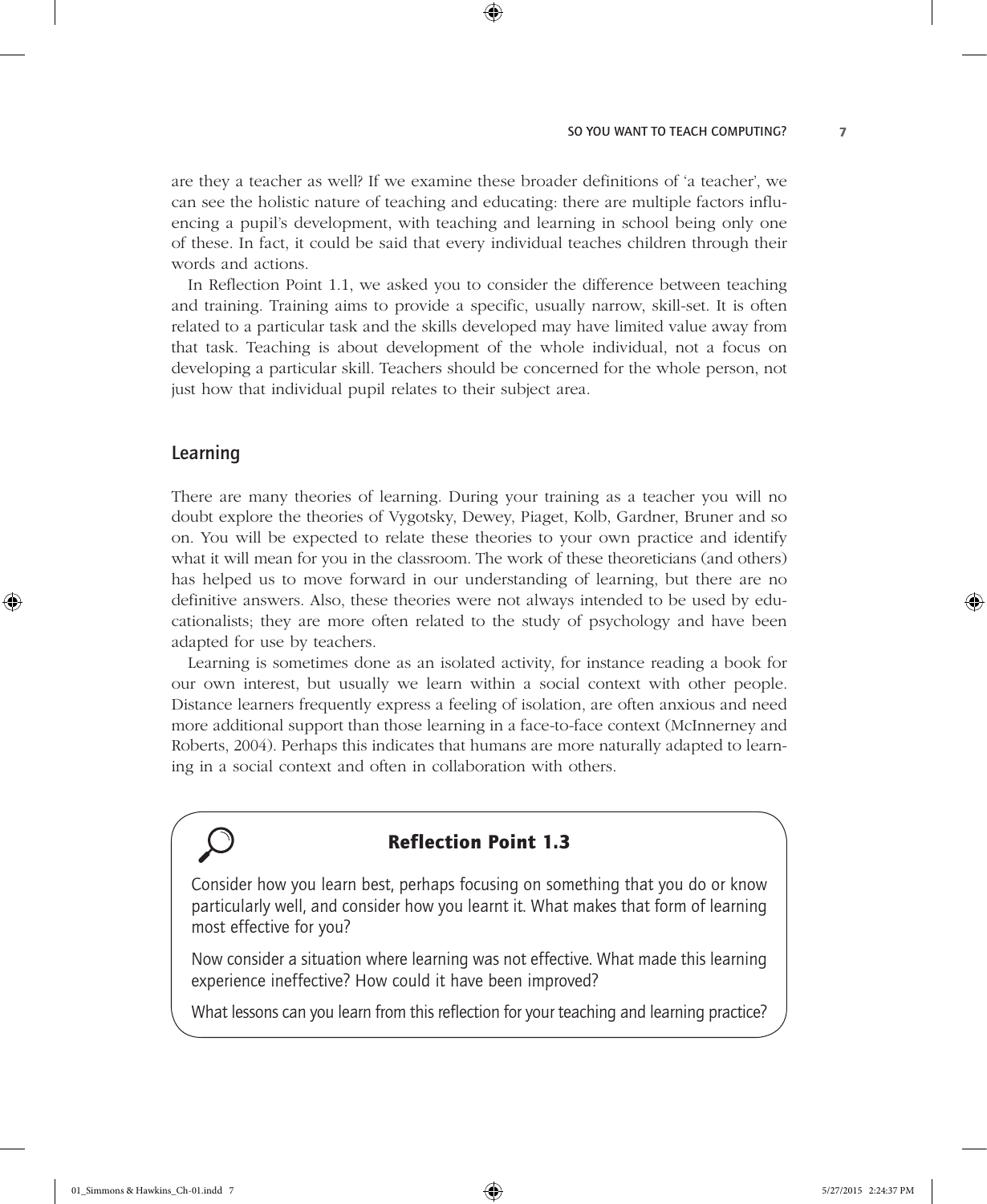Learning with and through collaboration with others, for instance in group or paired work, can be particularly effective. Ofsted (2005: 19) identified that in some cases teachers were not encouraging pupils to use talk sufficiently. The report states the 'importance of pupils' talk in developing both reading and writing'. In 1976 Barnes identified that our use of language (in talking and free writing) helps us to reshape our experience, helping us to learn. How often do we talk through a problem to help us understand it better or to reach a solution? Talking helps us to clarify our thoughts and develop our understanding. Vygotsky theorized that those who engaged in private talk (either internally or out loud) were more able to progress in their learning and become better learners. The way we structure learning opportunities in our classrooms will influence how much is learnt and becomes embedded knowledge for pupils. It is too easy for pupils to learn a required or expected response without developing a deeper, more personal understanding of the concepts we are teaching. We want pupils to develop their own understanding and knowledge rather than simply regurgitating ours.

⊕

People have a thirst for knowledge and understanding: we want to know 'why …?'. As infants we start to develop our understanding of the world in which we live and this continues as we grow: learning is a continuous process. Sometimes we deliberately set out to learn something new; at other times we learn almost unconsciously through observing or listening, while we watch television, talk to our friends or read a Twitter stream. As teachers, we need to exploit pupils' natural desire to learn, to utilize their learning outside school and encourage them to actively engage in the learning process and to become self-regulated, motivated, lifelong learners.

Learning is done by an individual – we cannot force them to learn no matter how hard we 'teach'! Teaching is not the same as learning, but it is sometimes perceived as being the same by beginning teachers. Most people will agree that they learn best (and improve) through hands-on practice. This means that we need to let go of teaching from the front of the room and instead provide opportunities for pupils to learn through practice. Strategies for encouraging learning in your classroom are explored throughout the book, but particularly in Chapter 3.

# The role of reflection

Reflection is typically used in complex and dynamic situations, helping us to develop our understanding of the interplay of different factors and how we can better address similar situations in the future. The majority of people have to work hard at developing reflective practice; good quality reflection does not come naturally. You will need to dedicate time and effort to improve your skills in this area.

Reflection is a difficult skill to learn. It requires critical thinking skills, the ability to analyse a situation, to synthesize different views from peers, mentors and from research, and then to develop ideas to help improve your practice. It is also a cyclical process: once you have developed your ideas and put them into practice, you should naturally evaluate their success and reflect on the outcome and whether further changes are needed.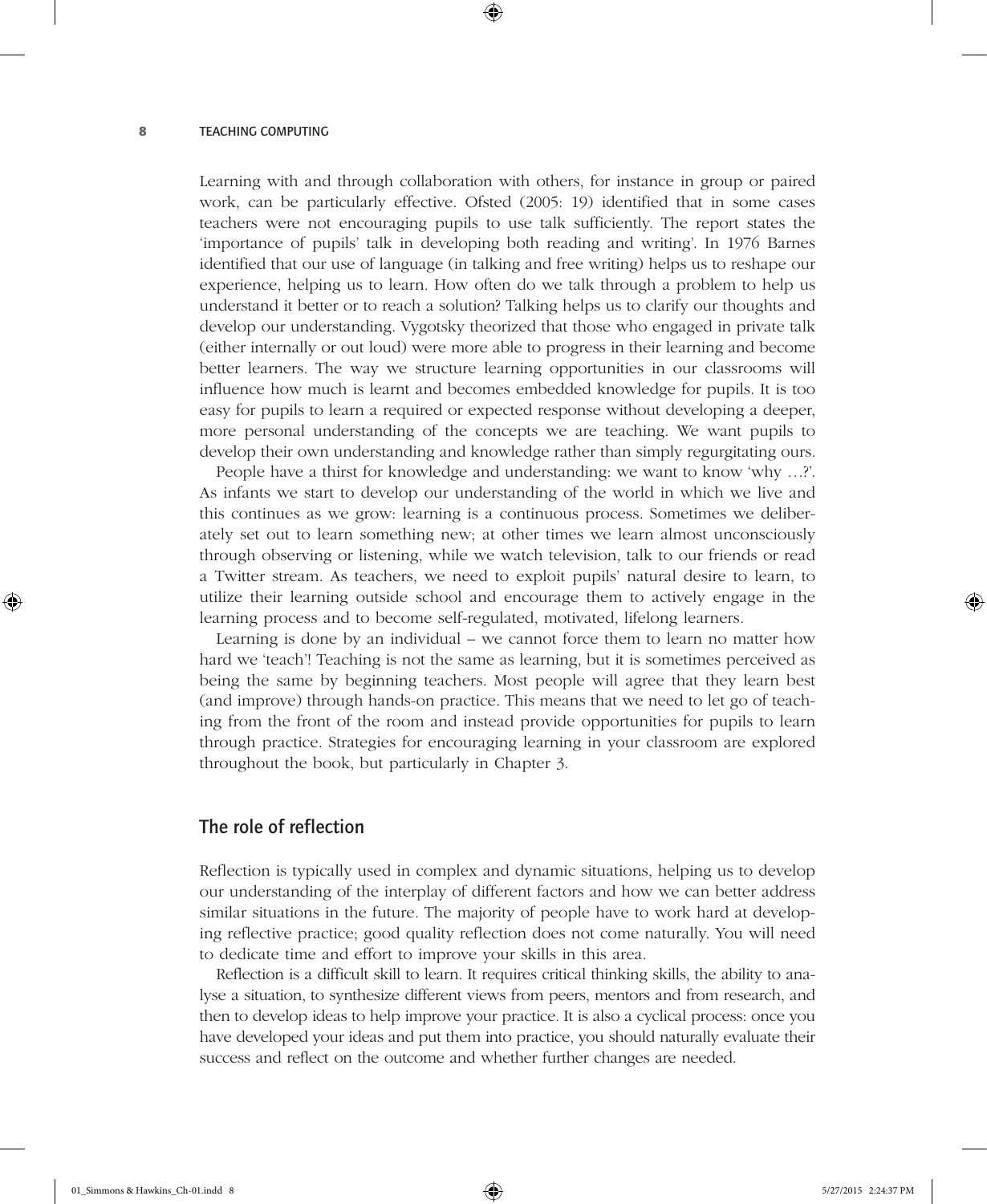Reflection moves through a number of stages (see companion website, study.sagepub.com/simmonshawkins2e, for transcripts with commentary and video clips demonstrating reflection). There are a number of models available that may help you to develop your reflective skills. Typically, the stages include:

 $\bigoplus$ 

- 1. Briefly describing what you have done or what has happened.
- 2. Broadening and deepening your understanding of what has happened and why through further reading and discussion.
- 3. Considering and analysing the situation how it may be repeated or changed in the future.

Others may have different numbers of stages or break the stages down further, but essentially the process remains the same. Figure 1.1 provides an example of how a beginning teacher has reflected on an incident in class.

| <b>Example: Reflective practice</b>                                                                                                                                                                                                                                                                                                                                                                                                               |                                                                                                            |
|---------------------------------------------------------------------------------------------------------------------------------------------------------------------------------------------------------------------------------------------------------------------------------------------------------------------------------------------------------------------------------------------------------------------------------------------------|------------------------------------------------------------------------------------------------------------|
| I asked two pupils to demonstrate their work at the end of the<br>lesson and for others to critically evaluate the work. A number of the<br>comments were negatively phrased and had the potential for bullying:<br>I needed to stop the pupils who were doing this. Overall, though, the<br>pupils enjoyed demonstrating their work and others got ideas from<br>what they saw, which suggests that it is a worthwhile activity.                 | This section shows the<br>teacher describing the<br>incident.                                              |
| Black et al. (2003: 51) state that:<br>'students' learning can be enriched by marking their own or one<br>another's work, whether this be classwork, homework, test scripts or<br>presentations to the class.'                                                                                                                                                                                                                                    | Here the teacher is drawing<br>on research and starting to<br>reflect on what happened                     |
| This suggests that I should try again with pupils sharing their work, but<br>I need to be able to avoid the potential bullying of negative comments.                                                                                                                                                                                                                                                                                              |                                                                                                            |
| Bereiter and Scardmalia (citied in Batho, 2005: 81) on modelling<br>writing:                                                                                                                                                                                                                                                                                                                                                                      |                                                                                                            |
| The thinking that goes on in composition needs to be modelled by<br>the teacher, who can thereby show the problem-solving and planning<br>processes that  pupils are often unaware of  and so that they can<br>benefit from observing and discussing each other's mental efforts.'                                                                                                                                                                |                                                                                                            |
| It seems to me that I may need to model the techniques for effective<br>critical evaluation of work. Perhaps I need to produce a sample piece<br>of work and then work through it showing the class how to critically<br>evaluate - if I start off modelling the technique, I could then encourage<br>the pupils to join in allowing them to practise on a 'safe' piece of work.<br>We could draw up some rules for critical evaluation together! | The teacher is reflecting on<br>how to improve classroom<br>practice and identifying<br>concrete solutions |
| Next lesson I will model critical evaluation using a sample piece of<br>work I have created and as a class we can try to establish evaluation<br>criteria that pupils can use with their own and each other's work.                                                                                                                                                                                                                               |                                                                                                            |



⊕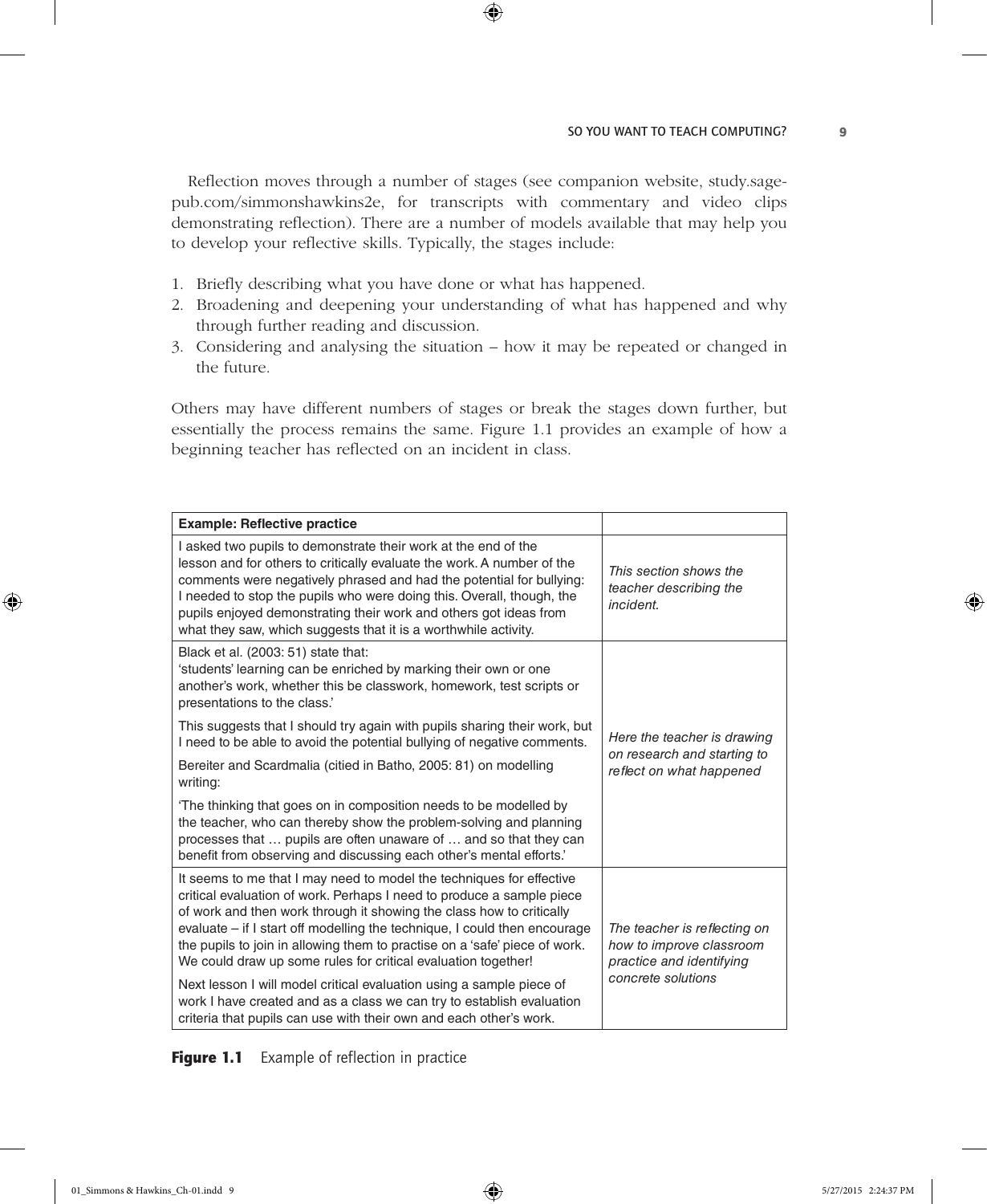As can be seen in Figure 1.1, the reflective process is cyclical. The teacher has reflected on the incident and has identified a possible way to improve classroom practice. Once those changes have been implemented, further reflection on its success and any further improvements would be needed. Figure 1.2 shows the cyclical nature of reflection.

 $\bigoplus$ 

You may wish to explore some of the models available to help you reflect. We find Gibbs (1988) a particularly useful structure.

Reflection is an important skill for teachers to possess. It enables you to identify issues and formulate solutions, and it means that you should become more adept at noticing those small details in your classroom that can have a big impact on your lesson. This also helps to inform other aspects of your practice, including research.





# The role of research

As a beginning teacher, you will be making sense of a whole range of information and evidence, textbooks, lectures, government publications, Ofsted reports, journals and Internet sources. Coupled with this, you bring a whole set of experience, values and beliefs of your own to your professional practice. Research and evidence should be the lens through which you make sense of this wide range of opinions, fact and experience.

⊕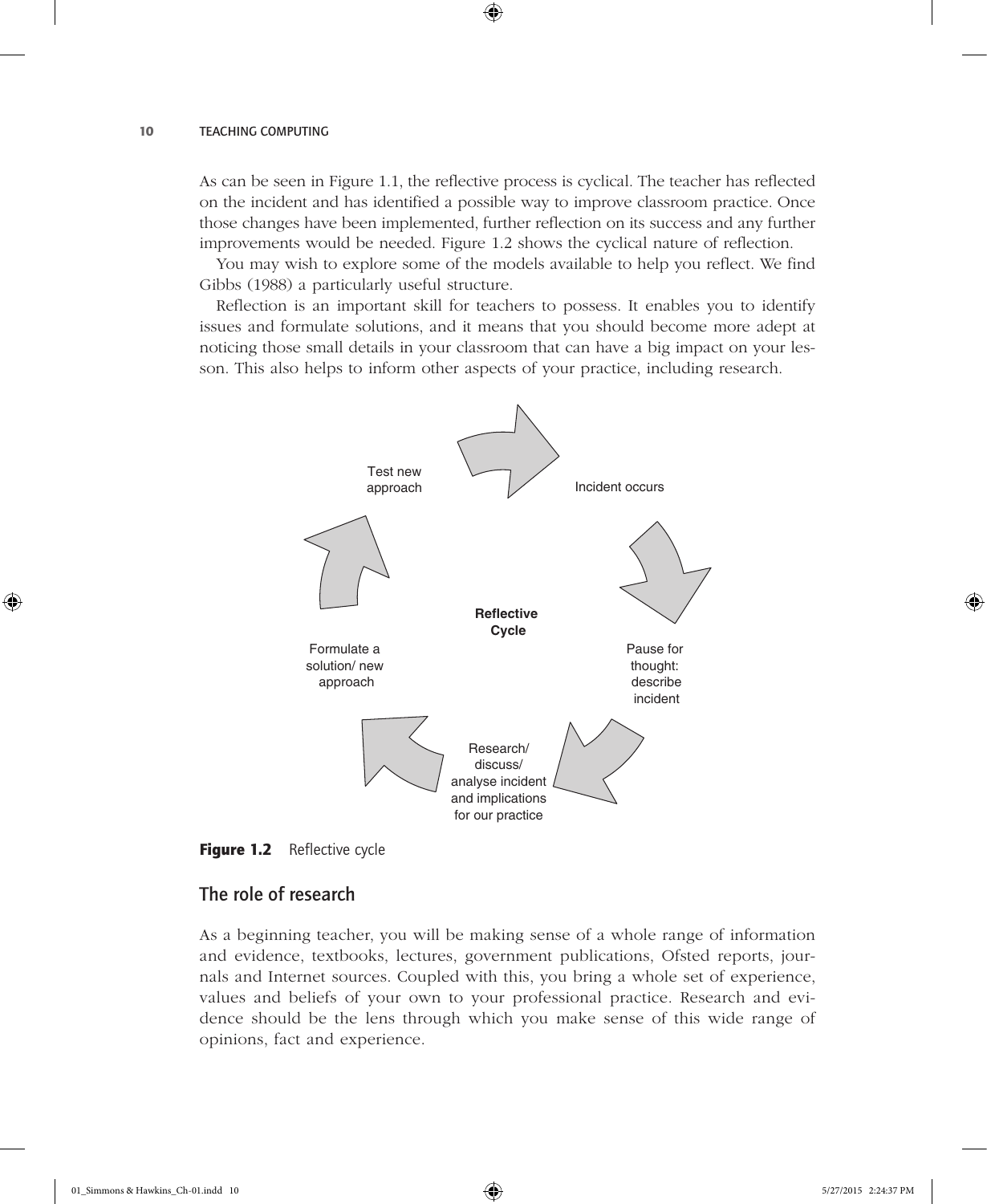During your course, you will engage with research for your own personal development as well as for assessed aspects of your course. This will continue throughout your career; currently many teachers will gain a Master's-level qualification. As a computing specialist you may have already engaged with project work where you have used a systems approach to collect and analyse evidence – for example, conducting end-user interviews, collecting current documentation and observing workplace practices. This experience will provide a good foundation for developing some of the analytical techniques that are required for research. However, you may now be asked to engage in research that applies to education rather than systems development and this can look very different. It is important that you have experience of a variety of research methodologies to enable you to engage effectively in research now and in the future.

⊕

There are various forms of research and methodologies, and for comprehensive details on these, we would recommend consulting a book such as Cohen et al.'s (2011) book *Research Methods in Education*. On the companion website (study.sagepub.com/simmonshawkins2e), we present two approaches to research for your consideration. The first is the typical pattern of a research dissertation (Chapter 1 web resources) and the second explores action research (Chapter 10 web resources). If you are mentoring a student teacher, you may also find these approaches helpful when discussing research methodology.

# Professional issues

⊕

Teachers have an immediate and lasting impact on children and young people, which may continue to affect them throughout their lives. What you say and do guides pupils when forming opinions of the world around them and, more importantly, of themselves. Professionalism is connected with how you behave, which is influenced by your values and beliefs. It is of paramount importance that you act in a professional manner throughout your career. Your dedication to promoting effective teaching and learning, helping pupils to achieve to the best of their ability, will be underwritten by your professionalism.

# Reflection Point 1.4

Think of two or three people who you feel are professional in their approach. What contributes to your view of their professionalism? Write down the characteristics of professionalism.

Identify areas where you meet these characteristics and aspects of professionalism that you need to develop further.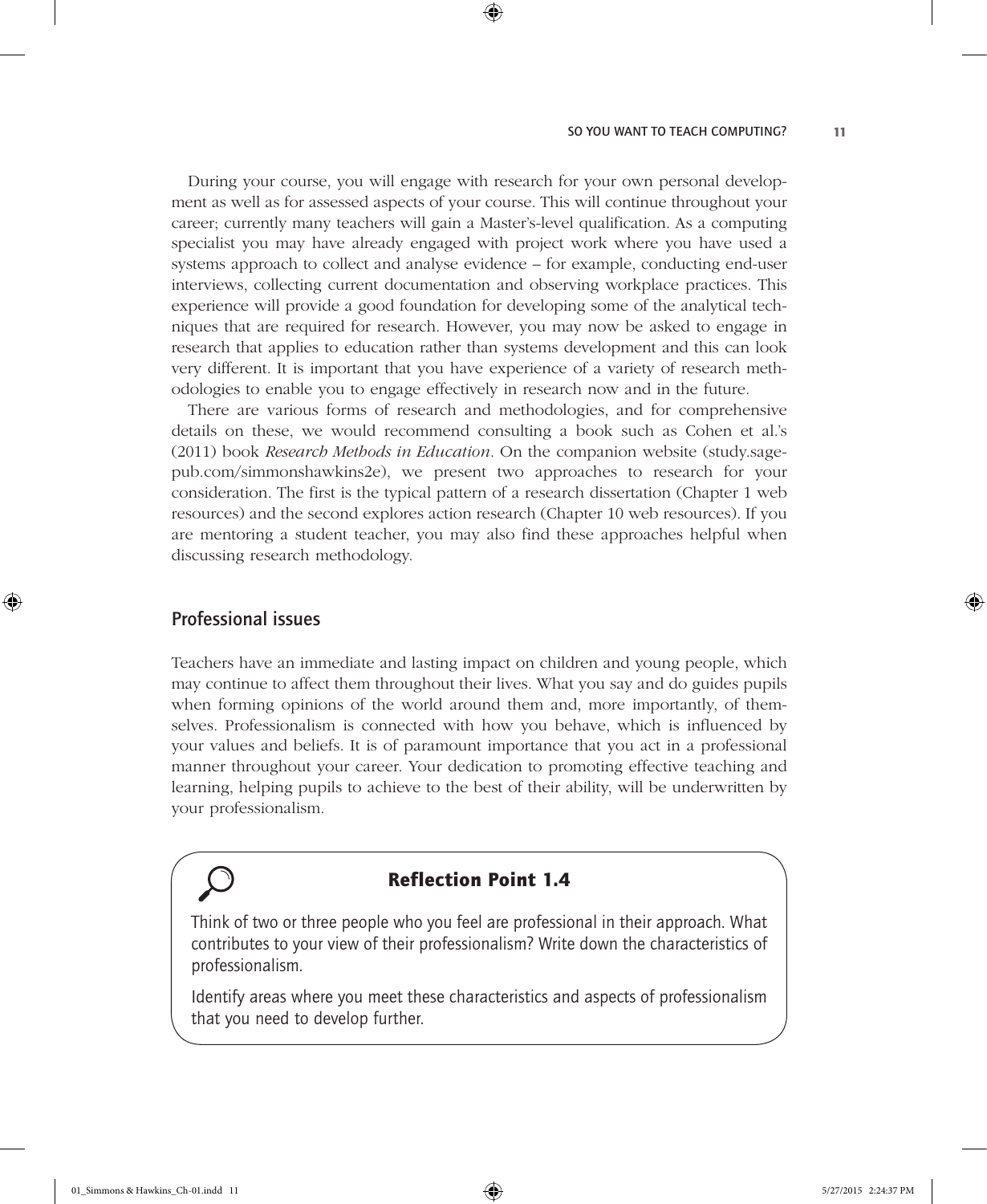# Shaping the curriculum

Schools and the education system exist in a complex arena. Everyone has an opinion on what schools should do and what education should achieve: somehow these different perspectives must be reconciled. In some countries children have a legal entitlement to study computing (or a similar subject). In England that would be the National Curriculum and its associated Programme of Study for computing (DfE, 2014a). We will refer to this as 'NC' throughout this book; if you work outside of England then substitute the curriculum from your country or state. The NC is structured around programmes of study for each subject. Computing has a discrete programme of study which details what should be taught throughout the school years. The NC spans four key stages:

⊕

Primary: Key Stage 1 (Years 1–3) and Key Stage 2 (Years 4–6)

Secondary: Key Stage 3 (Years 7–9) and Key Stage 4 (Years 10–11).

Although teachers sometimes refer to post-16 as Key Stage 5, this stage of education does not fall within the NC and the key stage structure.

# Reflection Point 1.5

What is the purpose of school?

Is this the same or different to the notion of 'education'?

What should we achieve through education and how might views differ between stakeholders (i.e. parents, teachers, governors, employers, universities, government)?

Everyone has a view on what education or schooling should be. This is typically based on their own experience of school as a child and their perceptions of the quality of education, which are generated by the government, the media and any young people they encounter. The difficulty is that these views are usually based on historic, narrow or distorted images of schooling. Professor Mick Waters has significant experience of working in and with schools in a variety of roles from teacher to Head of Curriculum for the QCA, the former body who advised on the NC. He identifies that schooling is a small part of a person's education; children and young people spend less than 20% of their time each year in school (Waters, 2013). Yet, the definition of 'education' for our young people changes depending on context, time and place. While at the QCA, Waters commissioned consultations with stakeholders that identified three principal aims. These were that young people should become:

♠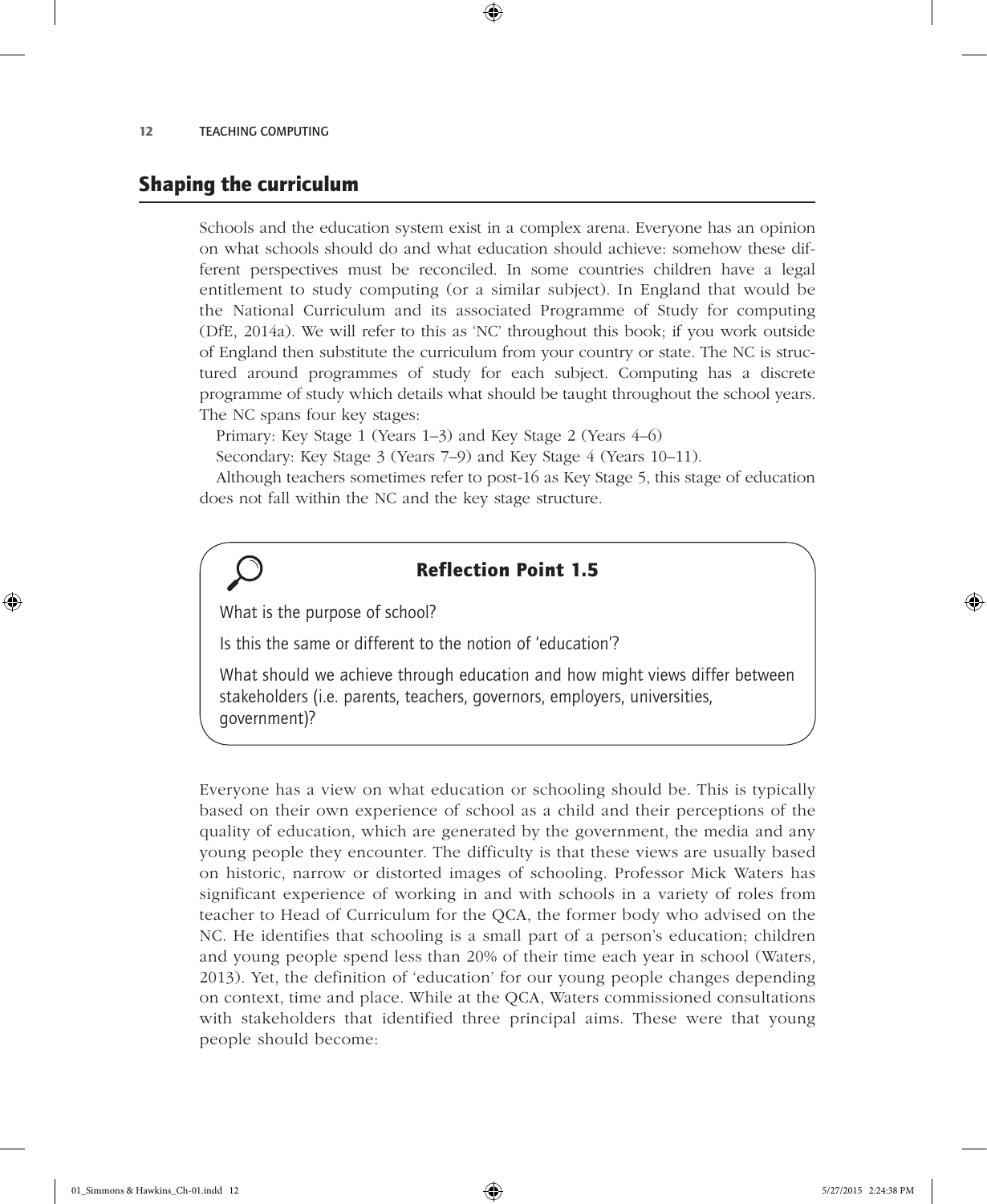- successful learners who enjoy learning, make progress and achieve
- confident individuals who are able to lead safe, healthy and fulfilling lives
- responsible citizens who make a positive contribution to society (Waters, 2007, 2008).

⊕

These appear to be rational aims for education, whether this is provided via schools or through other learning opportunities.

The NC identifies the *minimum* entitlement for pupils in community schools and the expectation is for teachers, departments and schools to build upon this, delivering a broader and richer curriculum for children. There are many opportunities for developing an enriched curriculum, for example through cross-curricular projects with other subject areas or utilizing projects from external agencies like Apps for Good or the BBC News Day. The challenge for teachers is meet the NC requirements and to make this learning relevant and inspiring for their pupils.

# Reflection Point 1.6

Review the audit on the companion website (study.sagepub.com/simmonshawkins2e) and consider if your subject knowledge is broad enough to address all of the topic areas raised.

What else do you think should be taught in computing lessons? Are there other topics that inspire you which you would want to include? How might you achieve this?

# What is computing?

The Royal Society offers useful definitions for different aspects of computing, including digital literacy, information technology and computer science. These are explored in more detail in Chapter 2.

# Part of the jigsaw

Just as digital technology is permeating all aspects of our lives, it is becoming an integral part of teaching and learning in schools. There are three roles for information technology in school:

1. Computing is a discrete subject within the NC. The programme of study gives details of concepts, skills and processes which pupils should learn. These will include the underpinning theory and application of computing principles enabling pupils to become confident and discriminating users of information technology.

01\_Simmons & Hawkins\_Ch-01.indd 13 5/27/2015 2:24:38 PM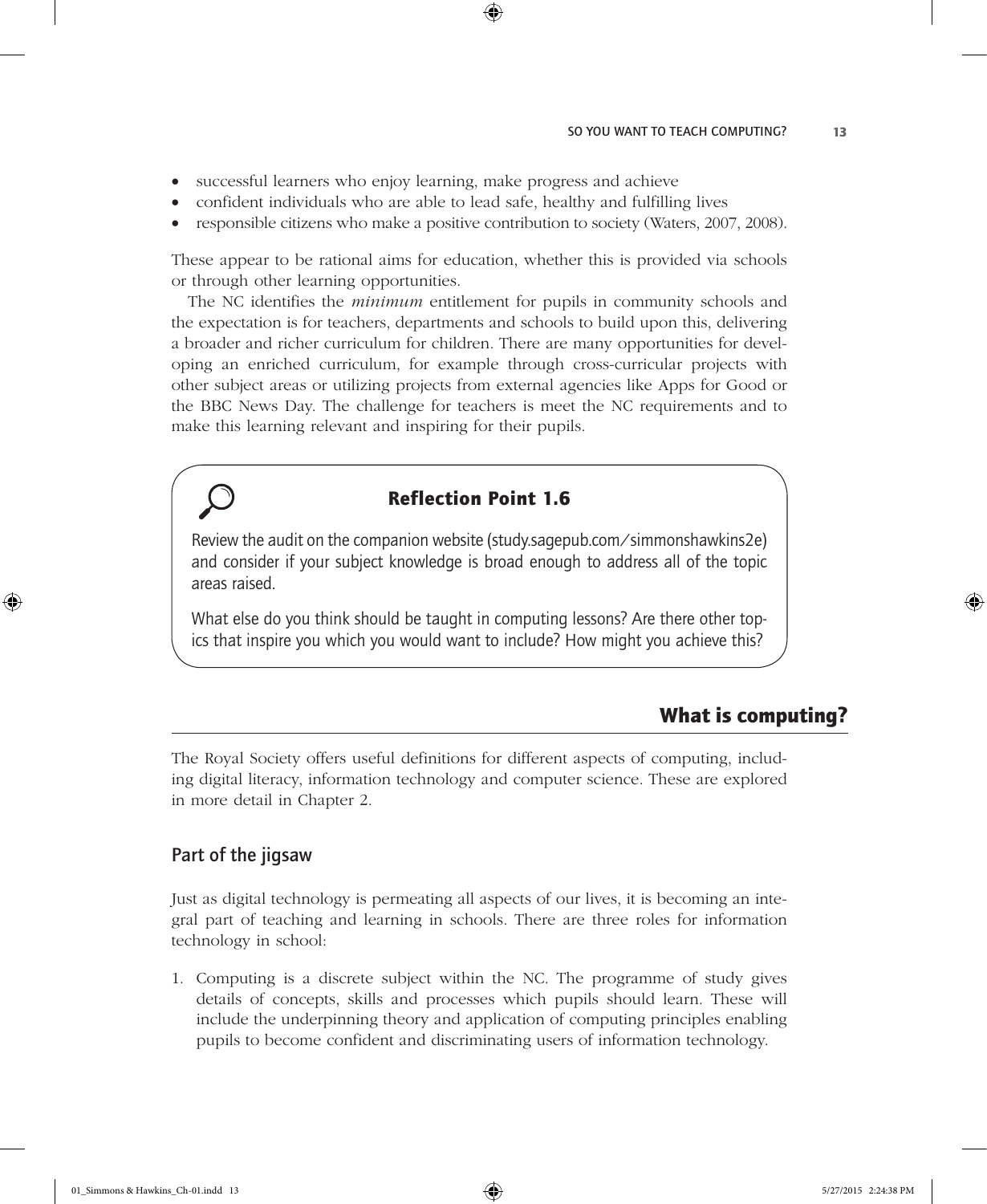2. Information technology applications and resources are used in other subjects as tools to enhance teaching and learning. For instance, geography may use Google Earth to explore geological features of land disrupted by tectonic plate movement, or modern foreign languages may use video conferencing to converse with pupils in a school in France. These subject areas are using computer suites and digital technology to enhance digital literacy – but not directly teaching the concepts of computing.

⊕

3. IT systems are used by teachers to plan and administer lessons and their other duties. This may include using computers to create worksheets, upload material to a virtual learning environment (VLE) or using electronic mark books to analyse pupil data.

There is a clear distinction between the use of technology and the teaching of computing. Simply using technology in a lesson does not necessarily provide learning opportunities for the underpinning concepts; it will not always build and develop capability. Historically, the forerunner to computing was a subject called 'information communication technology' (ICT). ICT was sometimes taught through cross-curricular delivery using the argument that because ICT was *used* in other subjects that it was being *taught* through those subjects. This use could help to reinforce the learning that had already taken place in an ICT lesson. However, teachers of other disciplines are, quite naturally, focused on their own subject area, not on teaching concepts related to computing. To try to explain this distinction more clearly, let us consider the teaching of English. English is read, spoken and listened to in every subject area, yet the legitimacy of teaching English as a discrete subject is never called into question (nor are we advocating that it should be). It is understood that there are other concepts and processes that require a subject specialist and dedicated curriculum time to be explored. This is the same in computing.

One aspect of the computing curriculum that has been hotly debated is digital literacy, in particular how and where responsibility for developing these skills should rest. Digital literacy relates to the competent and efficient use of the digital technology that most people use every day. Contrary to popular opinion, young people are not always effective users of technology, although they may be very competent for leisure purposes. The prevalence of IT resources in schools for cross-curricular use may lead to some schools sharing the responsibility for developing digital literacy across subject areas. This will mean departments working more closely together to identify linkages between subjects and timing delivery of topics to enable these to coincide and learning to be consolidated. Introducing cross-curricular projects that help pupils to explore the integrated themes across a range of subject areas helps de-fragment pupils' knowledge of different curriculum areas. Computing can have a central role in this.

With an increasing use of digital technologies in school, other teachers will be seeking support and ideas from computing teachers and staff. This presents a huge opportunity for computing teachers, who will be able to influence the use of technology in school and be in a strong position to collaborate on developing a more flexible curriculum that supports greater use of digital literacy in innovative and creative ways.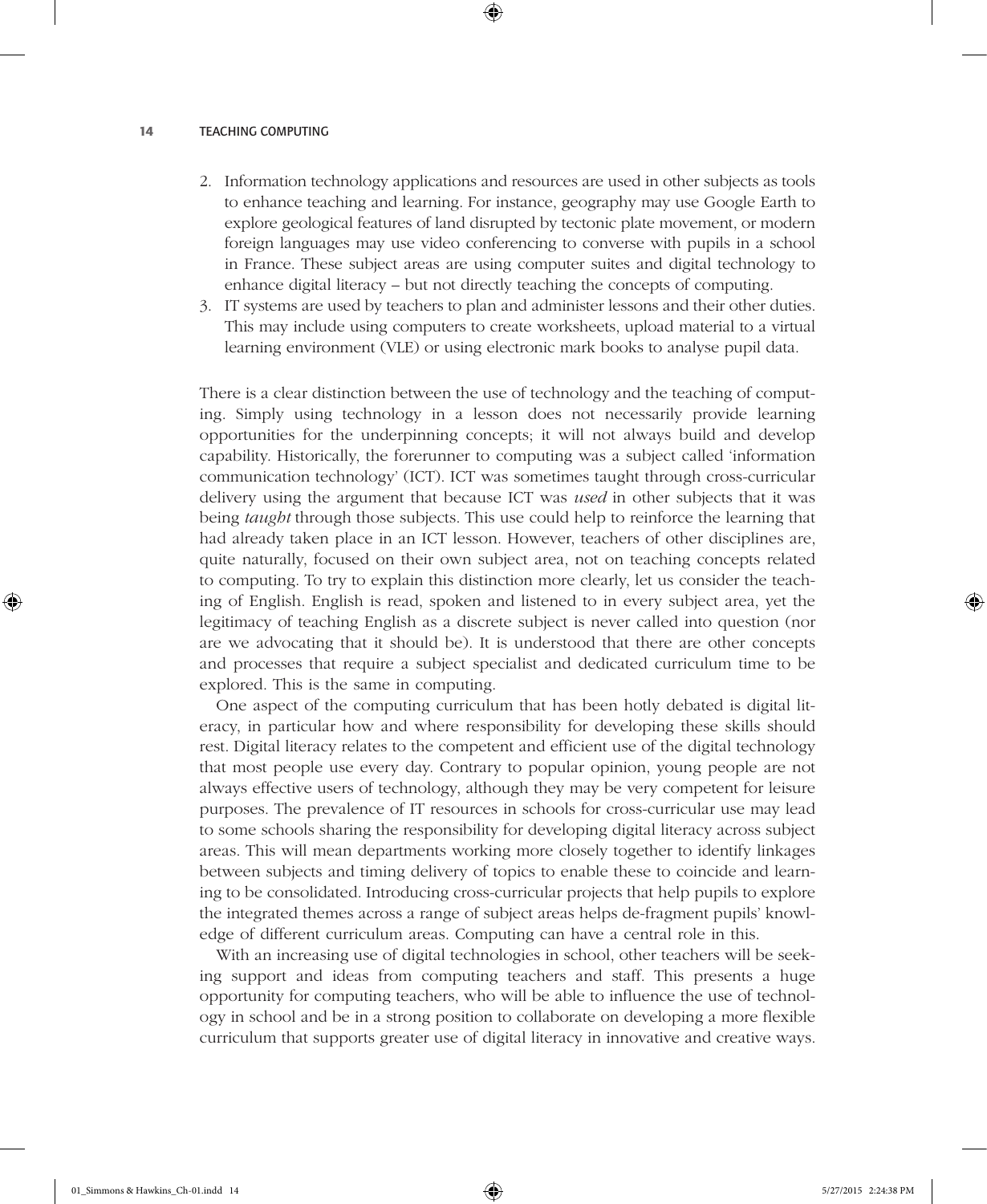# Reflection Point 1.7

⊕

What role do you think the computing department and staff should have in advising and supporting staff from other subject areas? How do you think cross-curricular projects may benefit pupils and staff? Are there any disadvantages to cross-curricular projects?

# Beyond the curriculum

The curriculum for computing is demanding. Usually, computing at Key Stage 3 is allocated one 60-minute lesson per week. Designing a curriculum that includes a fundamental understanding and application of computing, development of an IT skill-set, and pupils who are confidently and competently digitally literate, plus opportunities to explore cross-curricular links, is challenging. For instance, many pupils struggle to use the keyboard efficiently: they are frequently confused about the use of the shift key (particularly when Caps Lock gives a capital letter equally well!); they do not understand how to use or set tabs; keyboard shortcuts are a mystery. When entering Year 7, pupils may never have used a network (with shared peripherals, their own login and password and own area to save work); they may not understand setting up directory structures, naming conventions and the relevance of file extensions. The challenge for a computing teacher is to find time to incorporate these fundamentals into the curriculum, through either integration into other topic areas or by addressing these in a separate unit at the start of the year.

Many pupils will be very familiar with social networking, gaming, storing photographs, downloading music and so on. These tend to be topics we have not traditionally taught. We may touch on copyright issues related to downloading music, and e-safety around publishing photographs and using social networking sites. Some teachers, though, are starting to exploit social networking tools (such as blogs or wikis) for educational purposes. We often assume that pupils know everything about the tools which they appear to access daily, but they frequently do not. For example, there may be a significant number of pupils who will not have home access to a computer and may not even have used email before.

# Reflection Point 1.8

Identify some ways that emerging technologies such as social networking tools, games and mobile technology could be used for educational purposes in lessons.

♠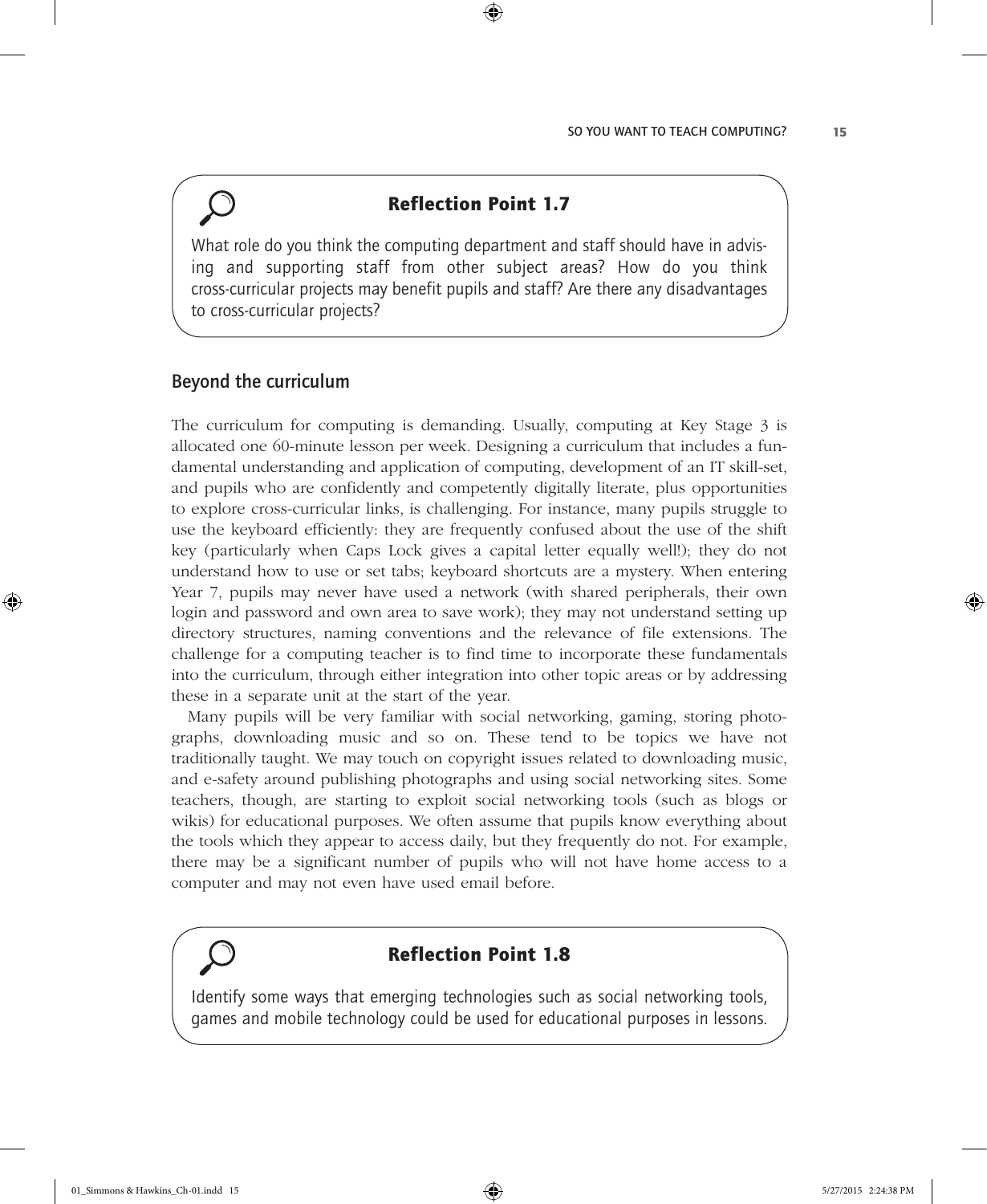# Who's who in computing

Teaching can be an isolated activity, with one teacher in front of a class of pupils, but there will be a number of people you will work with in a computing department:

⊕

The *Head of Department* oversees the operation of the department, including curriculum development, assessment and monitoring (including pupil data) and resource management.

*Your mentor* may be the Head of Department or may be another computing teacher. They will liaise with other staff to ensure your placement meets your needs.

*Computing teachers* fall into two categories: those who are computing specialists and those who are specialists in other curriculum areas, but also teach computing.

*Key stage co-ordinators* develop the curriculum and resources for a particular key stage. They will normally do this in liaison with the Head of Department and with other teachers.

The *network manager* and *technicians* are support staff who do not normally teach. They provide IT and network support for staff and will normally advise on the purchase or development of IT resources for the school (not just within computing). It is important to be on good terms with the information technology (IT) support staff as they set passwords and network permissions (essentially they can make your life easier (or otherwise) while you are on placement).

*Non-computing teachers* will book and use IT classrooms and resources for lessons requiring those facilities.

*Computing teaching assistants* are teaching assistants who specialize in computing and are attached to the department. They will normally support a range of pupils in computing classes. Teaching assistants who are attached to a subject area are able to develop an expertise in that subject, which can be more helpful to pupils. If a teaching assistant does not have any knowledge of computing, this can become a barrier to support which, as the teacher, you would need to manage.

It is important that you work effectively and professionally with everyone in schools. One of the lessons in this book is that good, creative teaching and learning strategies can come from a range of sources. Be prepared to listen and learn from everyone during your time in schools.

# Future prospects

You are entering the teaching profession at a time of significant change (although education never seems to stand still). It is an exciting time, with opportunities for